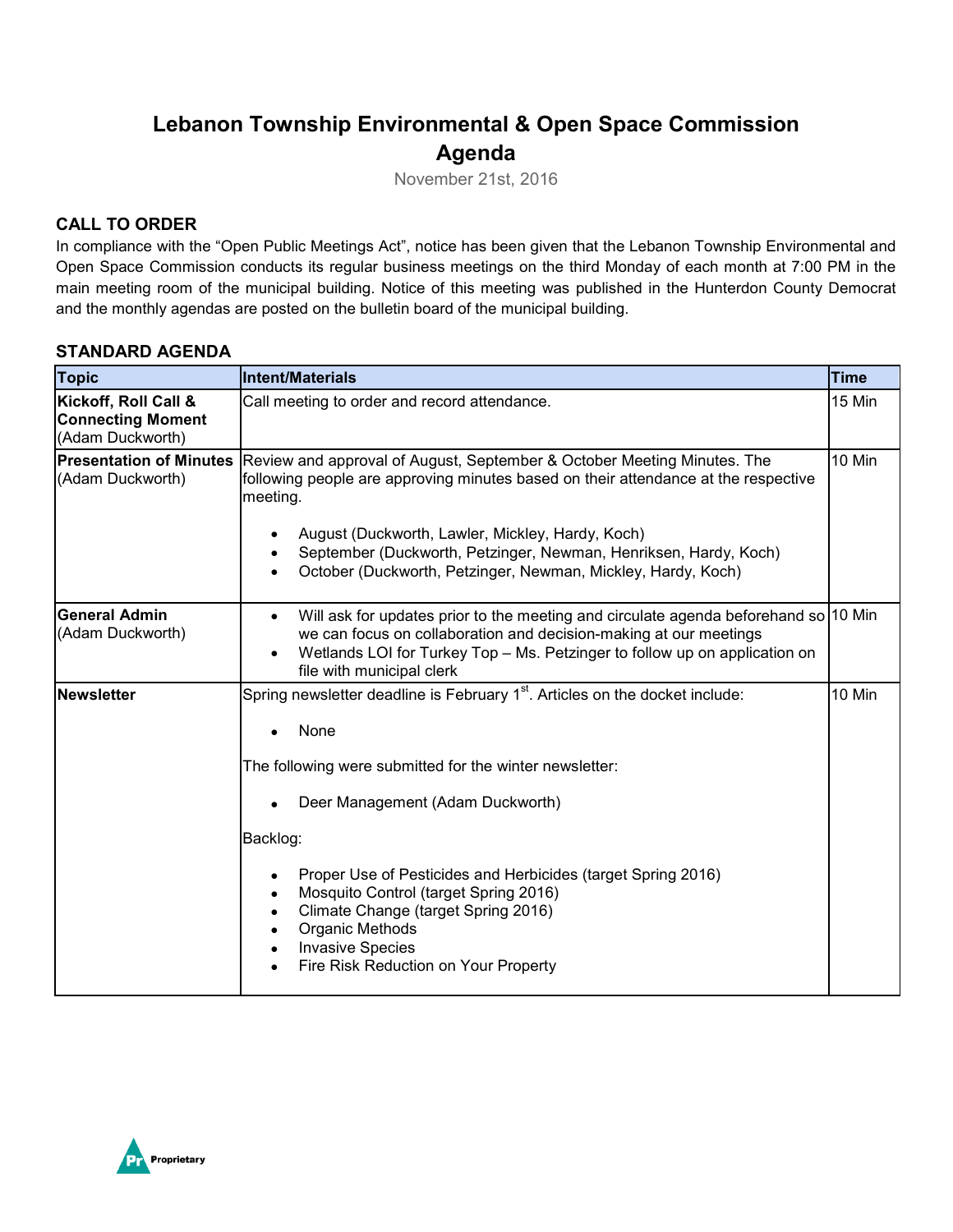| Topic          | <b>Intent/Materials</b>                                                                                                                                                                                                                                                                                                                                                                                                                                                                                                                                                                                                                                                                                                                                                                                                                                                                                                                                                                                                                                              | <b>Time</b> |
|----------------|----------------------------------------------------------------------------------------------------------------------------------------------------------------------------------------------------------------------------------------------------------------------------------------------------------------------------------------------------------------------------------------------------------------------------------------------------------------------------------------------------------------------------------------------------------------------------------------------------------------------------------------------------------------------------------------------------------------------------------------------------------------------------------------------------------------------------------------------------------------------------------------------------------------------------------------------------------------------------------------------------------------------------------------------------------------------|-------------|
| <b>Reports</b> | Provide updates on the following standard topics:<br><b>EOSC Budget (Duckworth)</b><br>Mr. Duckworth is not prepared to share any updates on Sustainable<br>$\circ$<br>Jersey; this will be deferred until the next meeting.<br><b>Planning Board (Duckworth)</b><br>Meeting held on October 18 <sup>th</sup> but Mr. Duckworth was not in<br>$\circ$<br>attendance. Public hearing held and revised site plans for an 8-stall<br>horse barn and indoor riding arena were reviewed for Fred & Ryann<br>Westphalen at 688 Woodglen Rd. The outcome of the meeting is<br>not yet known. Mr. Duckworth will have a copy of the site plan<br>should anyone wish to review it.<br><b>Highlands Act (Duckworth)</b><br>Mr. Duckworth is not prepared to share any updates on the<br>$\circ$<br>Highlands Act; this will be deferred until the next meeting.<br><b>Musconetcong Watershed Association (Henriksen)</b><br>The current executive director, Beth Style Barry, took a new position<br>$\circ$<br>for the Nature Conservancy and has been replaced by Alan Hunt, | 15 Min      |
|                | who lives along the Musky right next to the proposed Haberman<br>development in Hampton. For more information on the development,<br>Google "Friends of the Musconetcong". The last piece of machinery<br>has been removed from the Hughesville Dam site and riparian<br>planting is well underway.<br><b>Raritan Headwaters Association (Lawler)</b><br>No pre-submitted update available.<br>$\circ$<br><b>Sustainable Jersey (Duckworth)</b><br>Mr. Duckworth is not prepared to share any updates on Sustainable<br>$\circ$                                                                                                                                                                                                                                                                                                                                                                                                                                                                                                                                      |             |
| Correspondence | Jersey; this will be deferred until the next meeting.<br>Acknowledge and share any formal correspondence received by EOSC chair or<br>informal correspondence received by EOSC members.                                                                                                                                                                                                                                                                                                                                                                                                                                                                                                                                                                                                                                                                                                                                                                                                                                                                              | 5 Min       |
|                | Inquiry from the Director of Christian Crossroads to Miss Lawler for advice<br>$\bullet$<br>on an impervious surface project. Mr. Duckworth and Miss Lawler will meet<br>with the Director to learn more.<br>Highlands Applicability Determination Application dated 10/15/2016 and<br>submitted by Columbia Gas Transmission, LLC, for multiple parcels. Mr.<br>Duckworth will have the letter available for anyone who wishes to review it.                                                                                                                                                                                                                                                                                                                                                                                                                                                                                                                                                                                                                        |             |

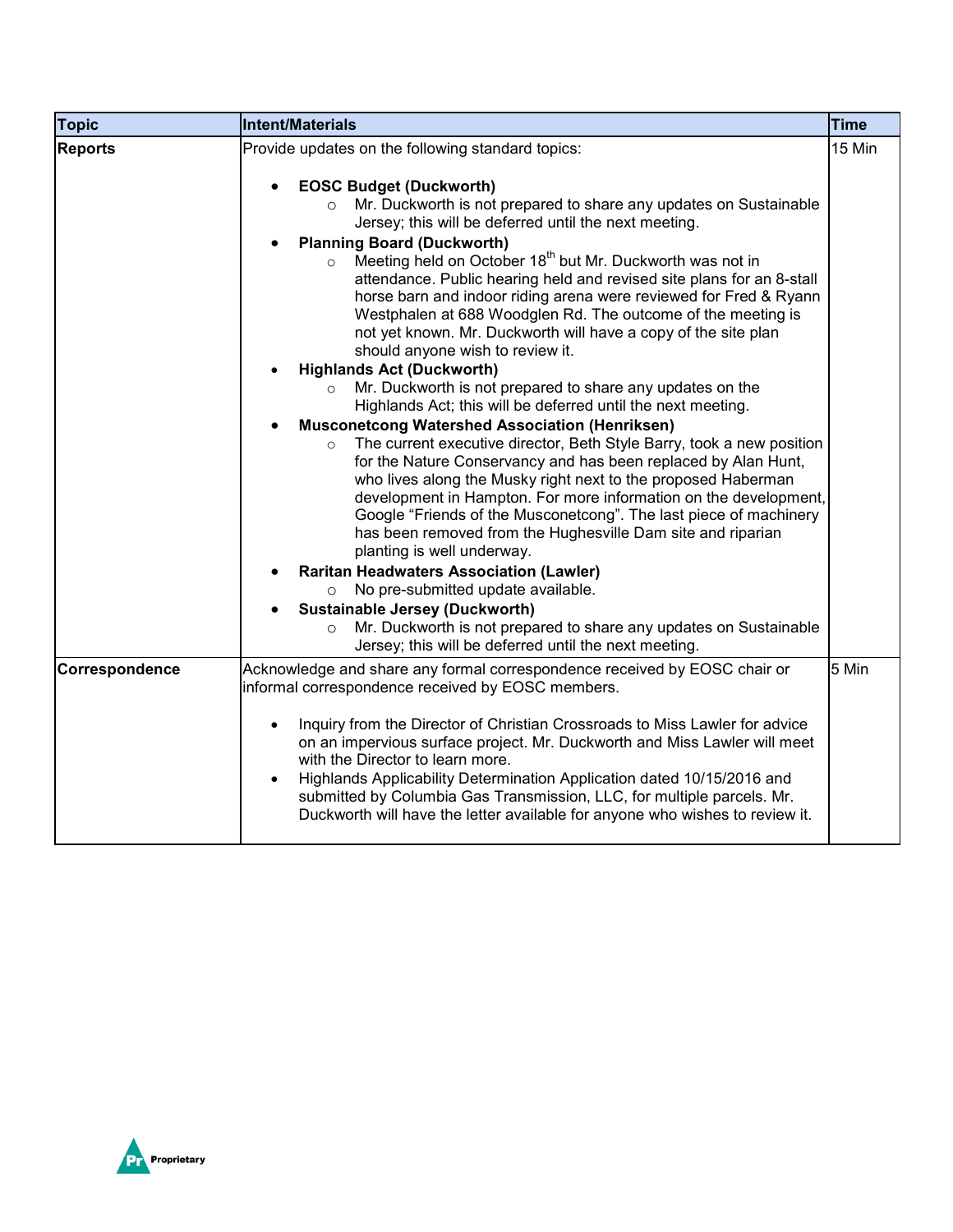| <b>Topic</b>            | <b>Intent/Materials</b>                                                                                                                                                                                                                                                                                                                                                                                                                                                                                                                                                                                                                                                                                                                                                                                                                                               | <b>Time</b> |
|-------------------------|-----------------------------------------------------------------------------------------------------------------------------------------------------------------------------------------------------------------------------------------------------------------------------------------------------------------------------------------------------------------------------------------------------------------------------------------------------------------------------------------------------------------------------------------------------------------------------------------------------------------------------------------------------------------------------------------------------------------------------------------------------------------------------------------------------------------------------------------------------------------------|-------------|
| <b>Portfolio Review</b> | Project Leads to provide status report and next steps for active and upcoming<br>projects. Pre-submitted updates are requested prior to the meeting and included as<br>part of the agenda to help ensure a timely meeting.<br>Energy Gold (Pepperman)<br>Open Space and Preserved Property Mapping (Duckworth)<br>$\bullet$<br>Bunnvale Grant (Hardy)<br>Farm Passport Challenge (Duckworth)<br>$\bullet$<br>Goracy Trail (Hardy)<br><b>Memorial Park Bio-Blitz</b><br>Recycling Actions (Mickley)<br>NJ Water Supply Property Agreement Refresh (Mickley)<br>Assignments<br>Need to understand current state of Wildlife Management Area properties<br>$\bullet$<br>owned by NJ DEP Division of Fish and Wildlife. Require Block & Lot,<br>acquisition date, acreage, point person from NJ DEP, rules and restrictions<br>on properties (e.g. can we build a trail). | Offline     |
|                         | Need to understand current state of preserved farmland in the Township.<br>$\bullet$<br>Require block and lot, preservation date, acreage, owner and mailing<br>address.                                                                                                                                                                                                                                                                                                                                                                                                                                                                                                                                                                                                                                                                                              |             |
|                         | Investigate grant for water sampling from the Highlands council that Miss<br>$\bullet$<br>Hardy had highlighted at our last meeting. Follow up with Judy Thorton.                                                                                                                                                                                                                                                                                                                                                                                                                                                                                                                                                                                                                                                                                                     |             |
| <b>Miscellaneous</b>    | Introduce for discussion any special topics outside of the standard agenda.                                                                                                                                                                                                                                                                                                                                                                                                                                                                                                                                                                                                                                                                                                                                                                                           | 15 Min      |

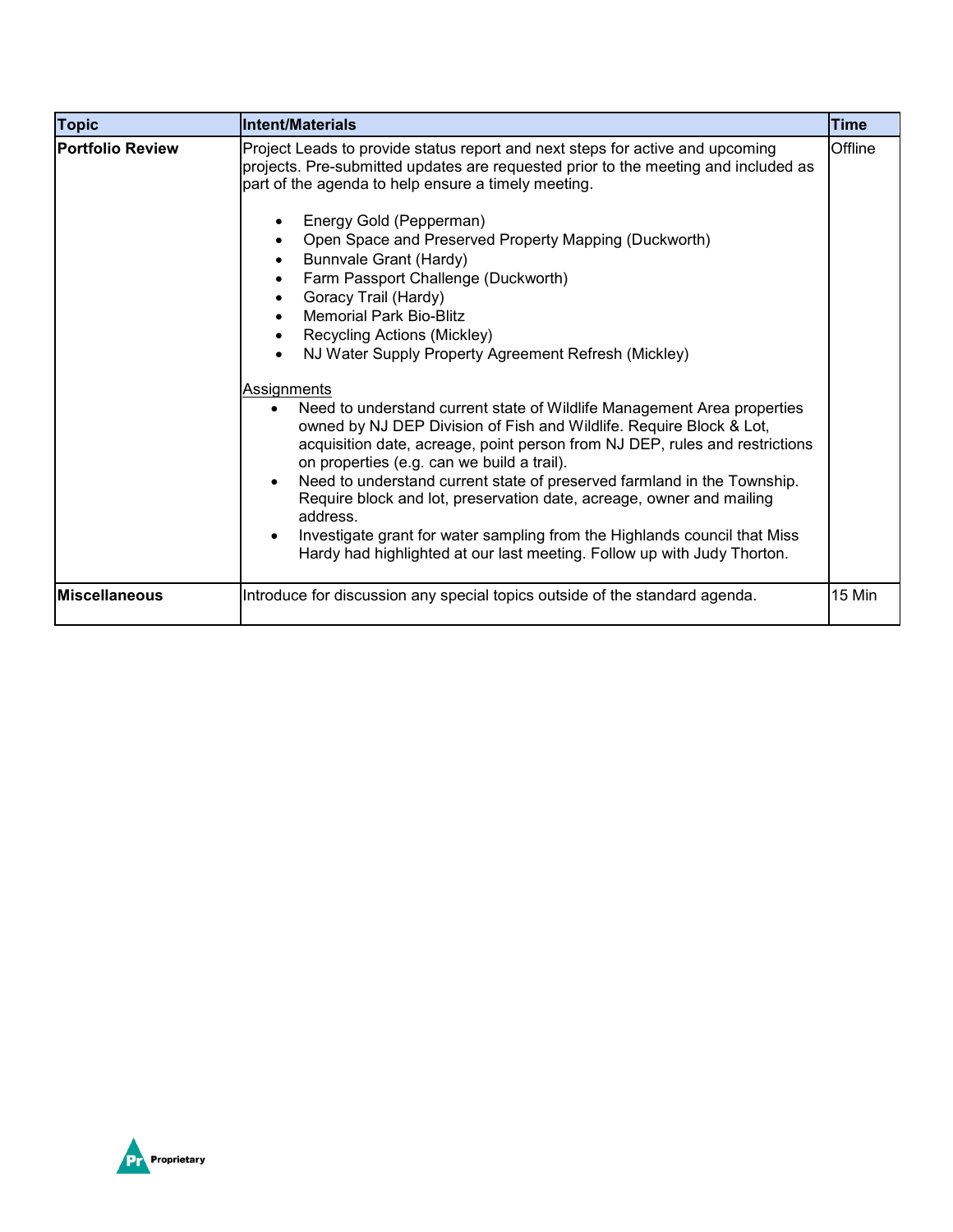# **Lebanon Township Environmental & Open Space Commission Minutes**

November 21st, 2016

### **ROLL CALL**

Meeting called to order with a quorum at: 7:22 PM.

| <b>EOSC Member</b>  | <b>Role</b>                      | <b>Attendance</b> |
|---------------------|----------------------------------|-------------------|
| Adam Duckworth      | Chairman, Planning Board Liaison |                   |
| Sharon Petzinger    | Member                           |                   |
| Warren Newman       | Member                           | <b>No</b>         |
| Erik Jan Henriksen  | Member                           | Х                 |
| Nancy Lawler        | Member                           |                   |
| Deb Goodsite        | Member                           | <b>No</b>         |
| <b>Adam Mickley</b> | Member                           | Χ                 |
| Sharon Hardy        | Alternate 1                      |                   |
| Kathy Koch          | Alternate 2                      |                   |

#### **STANDARD AGENDA**

| <b>Topic</b>                                                 | <b>Intent/Materials</b>                                                                                                                                                                                                                                                                                                                                                                                                                                                                                                                                                                     |
|--------------------------------------------------------------|---------------------------------------------------------------------------------------------------------------------------------------------------------------------------------------------------------------------------------------------------------------------------------------------------------------------------------------------------------------------------------------------------------------------------------------------------------------------------------------------------------------------------------------------------------------------------------------------|
| Kickoff, Roll Call &<br><b>Connecting</b>                    | Call meeting to order and record attendance.                                                                                                                                                                                                                                                                                                                                                                                                                                                                                                                                                |
| <b>Moment</b><br>(Adam Duckworth)                            | <b>Minutes:</b> Mayor Laul was also in attendance. During our connecting moment, Ms.<br>Lawler raised concern of flags she noticed along a side of the Goracy tract. Mr.<br>Laul asked if there was a bridge or culvert there and Ms. Lawler acknowledged that<br>that is likely the reason for the flags.                                                                                                                                                                                                                                                                                  |
| <b>Presentation of</b><br><b>Minutes</b><br>(Adam Duckworth) | Review and approval of August, September & October Meeting Minutes. The<br>following people are approving minutes based on their attendance at the respective<br>meeting.                                                                                                                                                                                                                                                                                                                                                                                                                   |
|                                                              | August (Duckworth, Lawler, Mickley, Hardy, Koch)<br>September (Duckworth, Petzinger, Newman, Henriksen, Hardy, Koch)<br>$\bullet$<br>October (Duckworth, Petzinger, Newman, Mickley, Hardy, Koch)                                                                                                                                                                                                                                                                                                                                                                                           |
|                                                              | Minutes: A quorum was present from the three previous meetings so all minutes<br>could be approved. Ms. Lawler motioned to approve August as amended, Ms. Koch<br>seconded, followed by approval from Ms. Hardy and Mr. Duckworth. Ms. Petzinger<br>motioned for approval of September minutes, Mr. Henrisken seconded, followed by<br>approval from Mr. Duckworth, Ms. Hardy and Ms. Koch. Ms. Hardy motioned to<br>approve October minutes as amended, Ms. Petzinger seconded, followed by<br>approval from Mr. Duckworth and Ms. Koch. Mr. Mickley was not yet in attendance<br>to vote. |

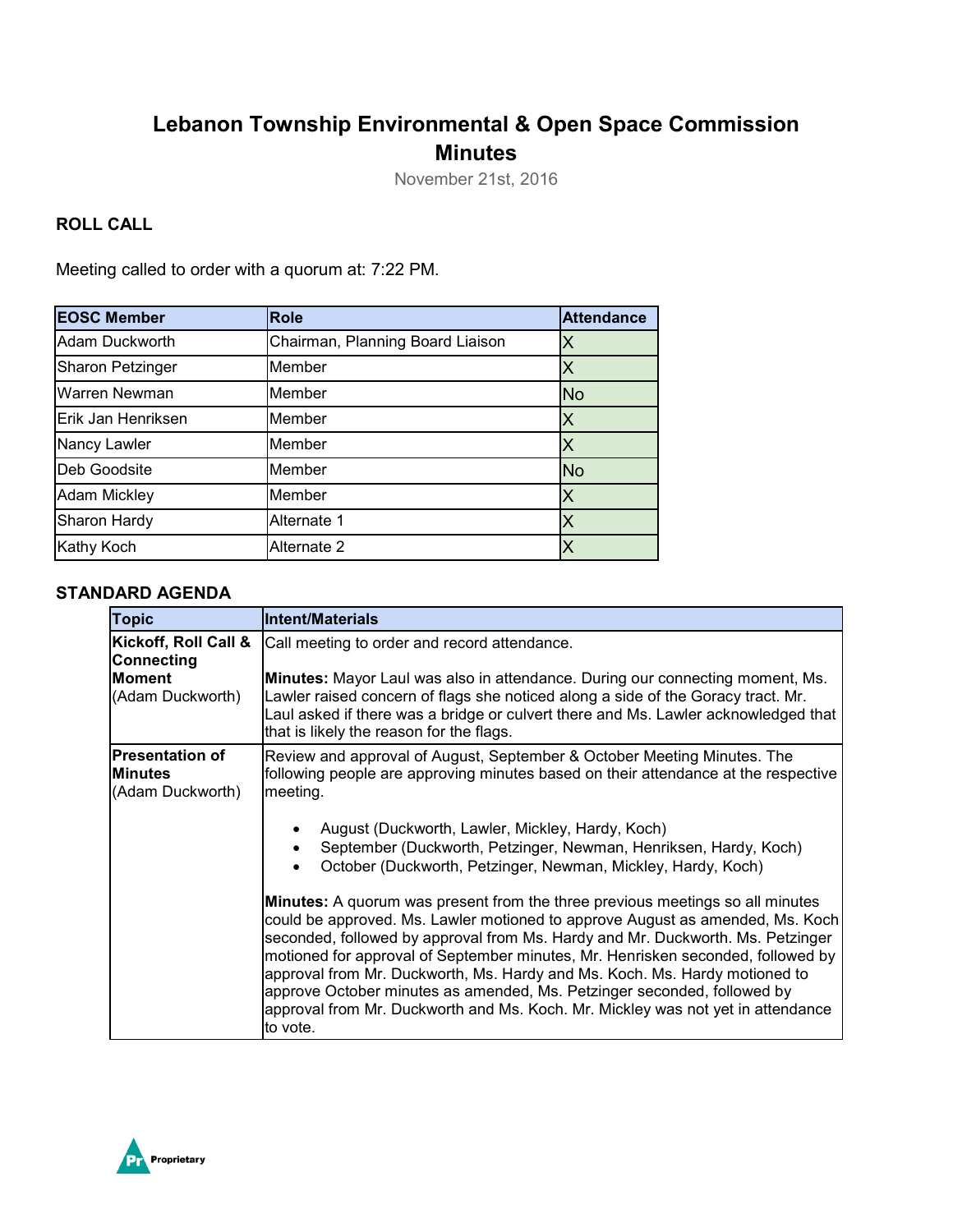| <b>Topic</b>                             | <b>Intent/Materials</b>                                                                                                                                                                                                                                                                                                                                                                                                                                                                   |
|------------------------------------------|-------------------------------------------------------------------------------------------------------------------------------------------------------------------------------------------------------------------------------------------------------------------------------------------------------------------------------------------------------------------------------------------------------------------------------------------------------------------------------------------|
| <b>General Admin</b><br>(Adam Duckworth) | Will ask for updates prior to the meeting and circulate agenda beforehand<br>$\bullet$<br>so we can focus on collaboration and decision-making at our meetings<br>Wetlands LOI for Turkey Top - Ms. Petzinger to follow up on application on<br>file with municipal clerk                                                                                                                                                                                                                 |
|                                          | Minutes: Ms. Hardy stated she became aware of a new mapping tool that can be<br>accessed at NJMAP2.com. She also stated that we should standardize on using<br>'Ms." for all females within our meeting minutes.                                                                                                                                                                                                                                                                          |
|                                          | Ms. Petzinger stated that she attempted to review the application for the Wetlands<br>LOI for the Turkey Top Rd. property but the applicant withdrew the application. She<br>stated she now has ideas, though, for how to respond to this type of communication<br>next time. Our role is to provide input to DEP and Ms. Petzinger will post the<br>information to Slack so we have a basic checklist including contact information for<br>key individuals who we might need to contact. |
| <b>Newsletter</b>                        | Spring newsletter deadline is February 1 <sup>st</sup> . Articles on the docket include:                                                                                                                                                                                                                                                                                                                                                                                                  |
|                                          | None                                                                                                                                                                                                                                                                                                                                                                                                                                                                                      |
|                                          | The following were submitted for the winter newsletter:                                                                                                                                                                                                                                                                                                                                                                                                                                   |
|                                          | Deer Management (Adam Duckworth)<br>Septic Workshop Summary (Sharon Hardy)<br>Droughts: When it Rains it Pours (Sharon Petzinger)                                                                                                                                                                                                                                                                                                                                                         |
|                                          | Backlog:                                                                                                                                                                                                                                                                                                                                                                                                                                                                                  |
|                                          | Proper Use of Pesticides and Herbicides (target Spring 2016)<br>Organic Methods<br>$\bullet$<br><b>Invasive Species</b>                                                                                                                                                                                                                                                                                                                                                                   |
|                                          | Minutes: After team discussion, the following individuals volunteered for the<br>following articles:                                                                                                                                                                                                                                                                                                                                                                                      |
|                                          | Well Testing (Nancy Lalwer)<br>Mosquito Control (Adam Mickley)<br>$\bullet$<br>Litter Cleanup (Maria Naccarato)<br>$\bullet$<br>Fire Risk Reduction - Brush/Forest (Erik Henriksen)                                                                                                                                                                                                                                                                                                       |
|                                          | Ms. Lawler suggested including pesticide information as part of mosquito control.<br>Mr. Duckworth suggested capturing information regarding forest fire prevention that<br>can be applied to property maintenance plans for township owned properties. Ms.<br>Lawler mentioned that John Trontis would be a great resource for the fire risk<br>reduction article. Mr. Duckworth suggested that Mr. Henriksen partner with a fire<br>department representative as a co-author.           |

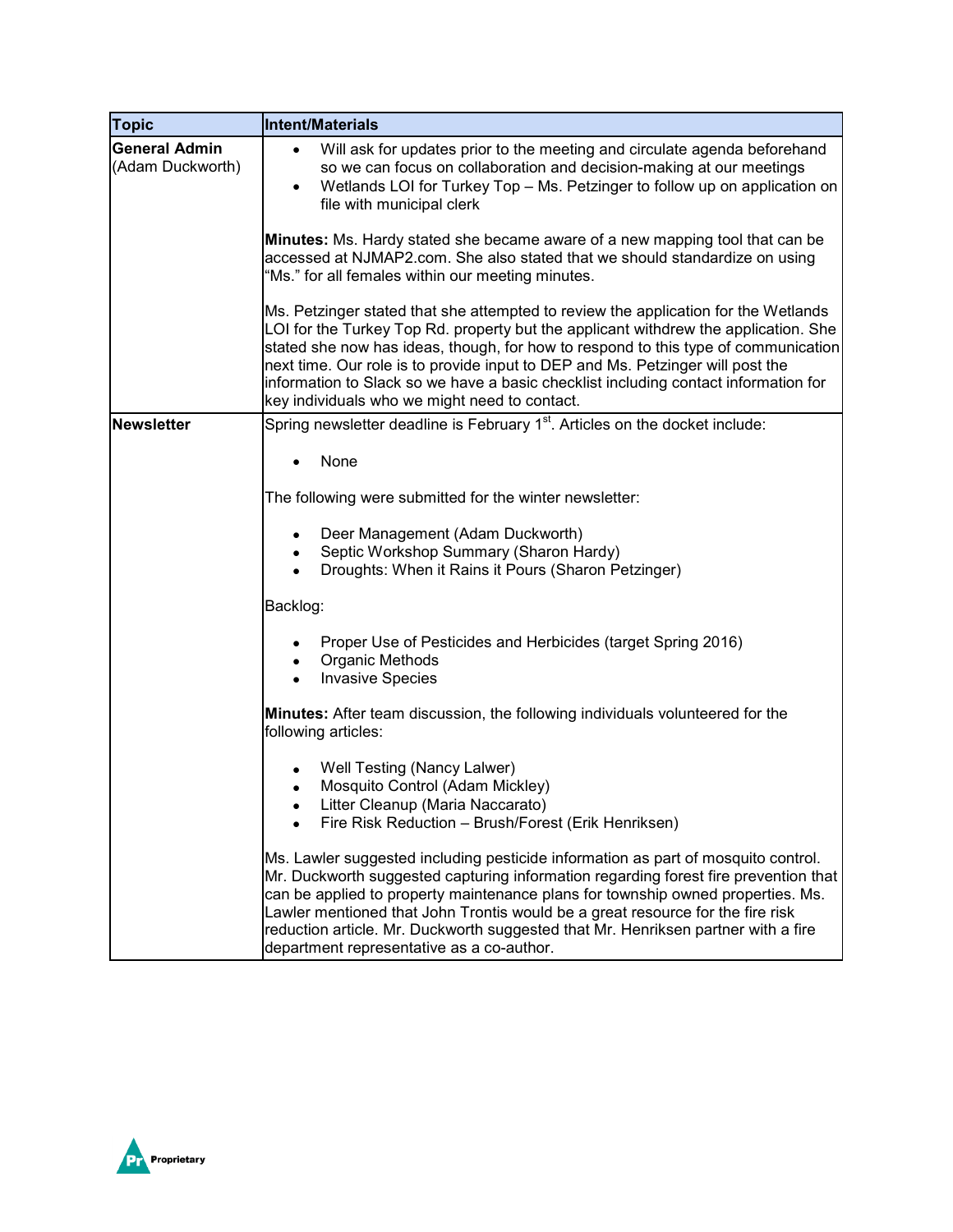| <b>Topic</b>   | <b>Intent/Materials</b>                                                                                                                                                                                                                                                                                                                                                                                                                                                                                                                                                                                              |
|----------------|----------------------------------------------------------------------------------------------------------------------------------------------------------------------------------------------------------------------------------------------------------------------------------------------------------------------------------------------------------------------------------------------------------------------------------------------------------------------------------------------------------------------------------------------------------------------------------------------------------------------|
| <b>Reports</b> | Provide updates on the following standard topics:                                                                                                                                                                                                                                                                                                                                                                                                                                                                                                                                                                    |
|                | <b>EOSC Budget (Duckworth)</b><br>Mr. Duckworth is not prepared to share any updates on<br>$\circ$<br>Sustainable Jersey; this will be deferred until the next meeting.<br><b>Planning Board (Duckworth)</b><br>Meeting held on October 18 <sup>th</sup> but Mr. Duckworth was not in<br>$\circ$<br>attendance. Public hearing held and revised site plans for an 8-stall<br>horse barn and indoor riding arena were reviewed for Fred &<br>Ryann Westphalen at 688 Woodglen Rd. The outcome of the<br>meeting is not yet known. Mr. Duckworth will have a copy of the<br>site plan should anyone wish to review it. |
|                | <b>Highlands Act (Duckworth)</b>                                                                                                                                                                                                                                                                                                                                                                                                                                                                                                                                                                                     |
|                | Mr. Duckworth is not prepared to share any updates on the<br>$\circ$<br>Highlands Act; this will be deferred until the next meeting.                                                                                                                                                                                                                                                                                                                                                                                                                                                                                 |
|                | <b>Musconetcong Watershed Association (Henriksen)</b>                                                                                                                                                                                                                                                                                                                                                                                                                                                                                                                                                                |
|                | The current executive director, Beth Style Barry, took a new<br>$\circ$<br>position for the Nature Conservancy and has been replaced by<br>Alan Hunt, who lives along the Musky right next to the proposed<br>Haberman development in Hampton. For more information on the<br>development, Google "Friends of the Musconetcong". The last<br>piece of machinery has been removed from the Hughesville Dam<br>site and riparian planting is well underway.<br><b>Raritan Headwaters Association (Lawler)</b><br>$\bullet$<br>No pre-submitted update available.<br>$\circ$<br><b>Sustainable Jersey (Duckworth)</b>   |
|                | Mr. Duckworth is not prepared to share any updates on<br>$\circ$<br>Sustainable Jersey; this will be deferred until the next meeting.                                                                                                                                                                                                                                                                                                                                                                                                                                                                                |
|                | Minutes: Ms. Hardy stated that she attended the last Planning Board meeting and<br>said the Board asked good questions regarding the Westphalen site plan and<br>placed conditions on the property that were reasonable from her perspective.<br>Conditional approval was given.                                                                                                                                                                                                                                                                                                                                     |
|                | Ms. Hardy noted that Mr. Schmidt is currently with RHA for review of the Red Mill<br>property acquisition by the County Advisory Open Space Commission.                                                                                                                                                                                                                                                                                                                                                                                                                                                              |
|                | Ms. Koch stated that RHA does a meeting with Bill Kibler every other month and<br>this past meeting was focused on the contaminant chromium 6. It is typically not a<br>big problem in NJ outside of contaminated industrial sites. This can be tested as<br>part of well testing day but only tests for overall chromium, which can be Cr3 or<br>Cr6. The next RHA meeting will be January $19th$ and the contaminant of focus has<br>not yet been announced. Ms. Koch also noted that the RHA will host their annual<br>State of the Watershed event on December 3. Ms. Koch will be attending.                    |

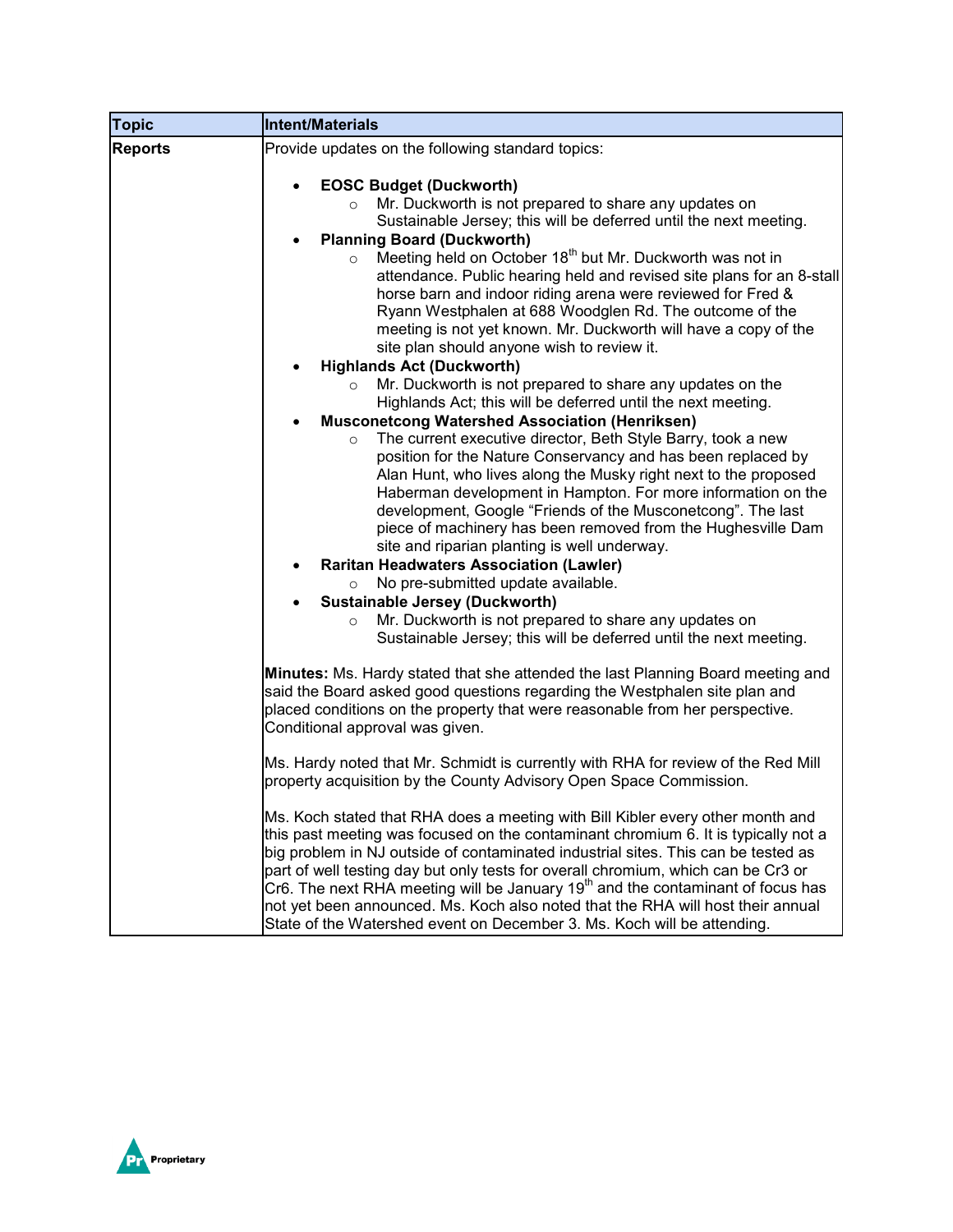| <b>Topic</b>          | <b>Intent/Materials</b>                                                                                                                                                                                                                                                                                                                                                                                                                                                                                                                   |
|-----------------------|-------------------------------------------------------------------------------------------------------------------------------------------------------------------------------------------------------------------------------------------------------------------------------------------------------------------------------------------------------------------------------------------------------------------------------------------------------------------------------------------------------------------------------------------|
| <b>Correspondence</b> | Acknowledge and share any formal correspondence received by EOSC chair or<br>informal correspondence received by EOSC members.                                                                                                                                                                                                                                                                                                                                                                                                            |
|                       | Inquiry from the Director of Christian Crossroads to Miss Lawler for advice<br>on an impervious surface project. Mr. Duckworth and Miss Lawler will meet<br>with the Director to learn more.                                                                                                                                                                                                                                                                                                                                              |
|                       | Highlands Applicability Determination Application dated 10/15/2016 and<br>submitted by Columbia Gas Transmission, LLC, for multiple parcels. Mr.<br>Duckworth will have the letter available for anyone who wishes to review it.                                                                                                                                                                                                                                                                                                          |
|                       | <b>Minutes:</b> Mr. Henriksen stated he will attend the meeting with the Christian<br>Crossroads Director with Ms. Lawler. Ms. Lawler asked Mayor Laul about previous<br>interactions between the municipality and Christian Crossroads. Mayor Laul stated<br>there was a past situation where they may have removed too many trees or trees<br>not on their property. Ms. Lawler and Mr. Henriksen will meet with the Director and<br>bring back what they learn to the EOSC. Ms. Lawler indicated the property was<br>$\sim$ 240 acres. |